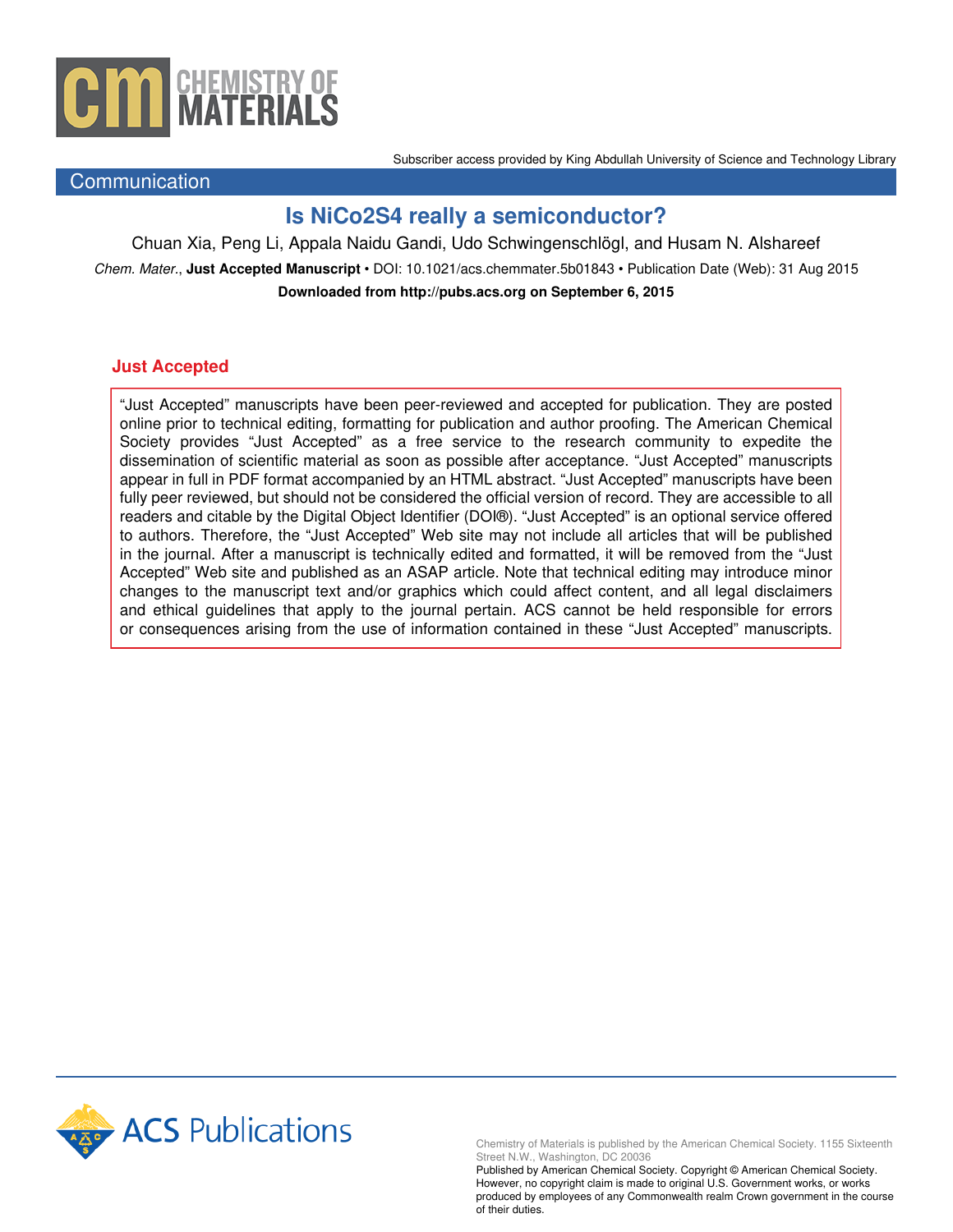## **Is NiCo2S4 really a semiconductor?**

Chuan Xia<sup>‡</sup>, Peng Li<sup>‡</sup>, Appala Naidu Gandi, Udo Schwingenschlögl, Husam N. Alshareef\*

Materials Science and Engineering, King Abdullah University of Science and Technology (KAUST), Thuwal 23955, Kingdom of Saudi Arabia

**ABSTRACT:** NiCo2S4 is a technologically important electrode material that has recently achieved remarkable performance in pseudocapacitor, catalysis, and dye-synthesized solar cell applications.<sup>1-5</sup> Essentially, all reports on this material have presumed it to be semiconducting, like many of the chalcogenides, with a reported band-gap in the range of 1.2-1.7  $eV^{\delta,7}$  In this report, we have conducted detailed experimental and theoretical studies, most of which done for the first time, which overwhelmingly show that  $NiCo<sub>2</sub>S<sub>4</sub>$  is in fact a metal. We have also calculated the Raman spectrum of this material and experimentally verified it for the first time, hence clarifying inconsistent Raman spectra reports. Some of the key results that support our conclusions include: (1) the measured carrier density in NiCo<sub>2</sub>S<sub>4</sub> is 3.18×10<sup>22</sup> cm<sup>-3</sup>, (2) NiCo<sub>2</sub>S<sub>4</sub> has a room temperature resistivity of around 10<sup>3</sup> µ $\Omega$  cm which increases with temperature, (3) NiCo<sub>2</sub>S<sub>4</sub> exhibits a quadratic dependence of the magnetoresistance on magnetic field, (4) thermopower measurements show an extremely low Seebeck coefficient of 5  $\mu$ V K<sup>-1</sup>, (5) first principles calculations confirm that NiCo<sub>2</sub>S<sub>4</sub> is a metal. These results suggest that it is time to re-think the presumed semiconducting nature of this promising material. They also suggest that the metallic conductivity is another reason (besides the known significant redox activity) behind the excellent performance reported for this material.

 $NiCo<sub>2</sub>S<sub>4</sub>$  has a normal thiospinel crystal structure<sup>8</sup> and was first described in 1850 upon discovery in the Stahlberg Mine in Müsen, Siegerland, North Rhine Westphalia, Germany, and was named for that locality. Previous report shows that siegenite could deliver a high conductivity of 1.25 $\times$ 10<sup>6</sup> s m<sup>-1</sup> at room temperature.<sup>9</sup> The siegenite (NiCo<sub>2</sub>S<sub>4</sub>) system has recently become a heavily studied electrode material for energy applications, including dye-sensitized solar cells (DSSCs), supercapacitors, and fuel cells with excellent results. For instance, Banerjee *et al.* reported that  $NiCo<sub>2</sub>S<sub>4</sub>$  based DSSCs show a high catalytic activity towards the  $\Gamma/I^{3-}$  redox couple, and lead to an impressive efficiency of 6.9%, compared with 7.7% obtained with a Pt electrode in similarly constructed devices.<sup>10</sup> This replacement of Pt by NiCo<sub>2</sub>S<sub>4</sub> enables a lowcost DSSC device since the Pt catalyst accounts for nearly 50% of the cost.<sup>3</sup> Further, it has been demonstrated by many groups that nanostructured  $NiCo<sub>2</sub>S<sub>4</sub>$  can be used in fuel cells and supercapacitors with very good energy conversation and storage performance.<sup>3, 7, 11-13</sup> These good device performances across many applications have commonly been attributed to the high conductivity of Ni- $Co_2S_4$ , which has recently been attributed to its narrow band gap, implying that  $NiCo<sub>2</sub>S<sub>4</sub>$  is a typical semiconductor. While the thiospinel siegenite has been widely studied for energy harvesting and storage applications, its fundamental properties have actually remained poorly studied. Even its Raman spectrum remains unknown.

Here we show that the sporadic reports on its physical properties have not firmly established the correct properties of this material. For example, Chen *et al.* reported that siegenite is a semiconductor with a direct band gap of 1.2 eV using UV-Vis measurements.<sup>6</sup> Du *et al*. concluded that siegenite was semiconducting with a direct transition of 1.71 eV.<sup>7</sup> Furthermore, Yang et al. showed that the  $F_{2g}$  and  $A_{1g}$  Raman modes of NiCo<sub>2</sub>S<sub>4</sub> are located at  $523.5$  and  $671.2$  cm<sup>-1</sup>, respectively.<sup>14</sup> Unfortunately, as demonstrated later in the manuscript, all the abovementioned reports on the basic properties of  $NiCo<sub>2</sub>S<sub>4</sub>$  are inaccurate. Hence, we felt that more detailed studies are needed to understand the origin of the remarkably good performance of this material in various applications.



Figure 1. (A) Typical XRD pattern of as-prepared NiCo<sub>2S4</sub> at room temperature, with the crystal model as inset. (B) Raman spectrum measured in air and argon atmosphere.

As a typical normal spinel, the crystal structure of  $(Ni)$ <sub>A</sub>[Co<sub>2</sub>]<sub>B</sub>S<sub>4</sub> was verified by neutron diffraction by Nakagawa et al.<sup>8</sup> Nickel and Cobalt are found to occupy tetrahedral sites (A) and octahedral sites (B), respectively. In a unit cell, only one eighth of the A sites are occupied by  $Ni<sup>2+</sup>$  and half of the B sites are occupied by  $Co<sup>3+</sup>$ . The inset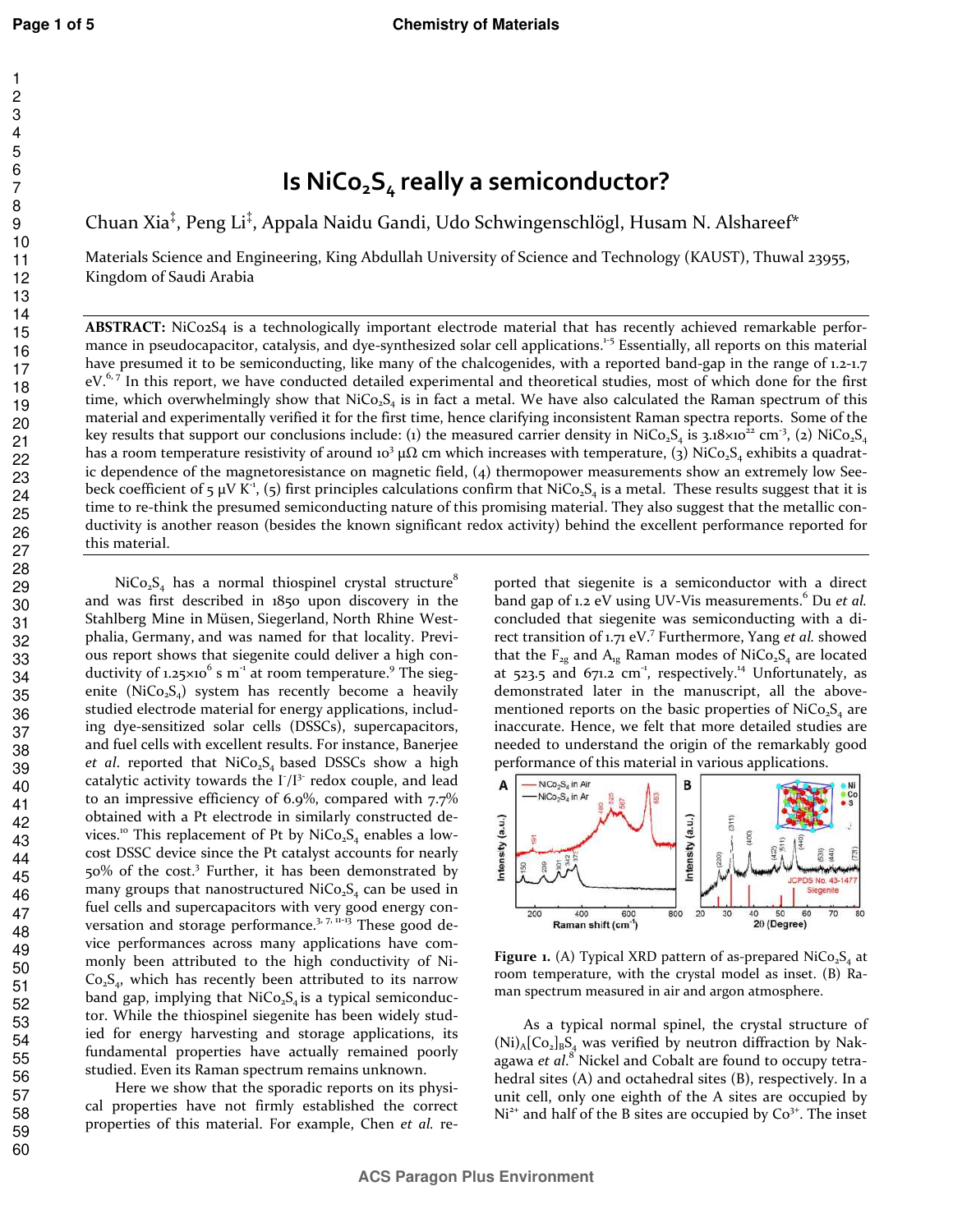of Figure 1a represents the crystal structure of  $NiCo<sub>2</sub>S<sub>4</sub>$ with space group  $F\bar{d}3m$ . The XRD patterns of assynthesized  $NiCo<sub>2</sub>S<sub>4</sub>$  are shown in Figure 1a. All diffraction peaks can be recognized as the standard  $NiCo<sub>2</sub>S<sub>4</sub>$  thiospinel structure with no detectable secondary phases. The lattice constant of NiCo<sub>2</sub>S<sub>4</sub> was calculated to be 9.319 Å according to the strongest diffraction peak (311), consistent with previous investigations.<sup>3</sup> Notably, the full width at half maximum (FWHM) of the peaks for the asobtained thiospinel was broad, clearly illustrating that the samples were nanocrystalline in nature. The average grain size of the nanocrystal was estimated to be 10.32 nm based on the FWHM ( $0.8^\circ$ ) of the strongest peak ( $311$ ) and the empirical Scherrer formula  $d = 0.9\lambda/(\beta \cos \theta)$ , in which  $\beta$  and  $\theta$  are the FWHM (in radian) and Bragg angle, respectively. Although the diffraction intensity of all peaks was somewhat low, the relative intensity among the diffraction peaks was consistent with the standard nickel cobalt thiospinel structure, indicative of the successful and controlled synthesis of  $NiCo<sub>2</sub>S<sub>4</sub>$  by the hydrothermal method.

**Table 1: Experimental and calculated Raman Vibration mode of NiCo2S<sup>4</sup>**

|                   | $A_{1g}$ | $\mathbf{F}_{\mathbf{g}}$ | $\Gamma_{\rm 2g,1}$ | $\mathrm{T}_\mathrm{2g,2}$ | $\Gamma_{2g,3}$ |
|-------------------|----------|---------------------------|---------------------|----------------------------|-----------------|
| Experiment        | 373      | 239                       | 342                 | 301                        | 150             |
| Calculation       | 401      | 253                       | 364                 | 322                        | 163             |
| <b>Difference</b> | $-6.9\%$ | $-5.5\%$                  | $-6.0\%$            | $-6.5\%$                   | $-7.9\%$        |
| Atoms involved    | S        |                           | S. Ni               | S. Ni                      | S, Ni           |

The lattice dynamics of  $NiCo<sub>2</sub>S<sub>4</sub>$  has never been wellstudied except for one literature report showing Raman active  $T_{2g}$  (523.5 cm<sup>-1</sup>) and  $A_{1g}$  (671.2 cm<sup>-1</sup>) modes under atmosphere.<sup>14</sup> However, those vibration modes are much closer to the features of typical spinel oxides (NiCo, $Q_4$ ).<sup>15</sup> In addition, there is apparently no calculation of the Raman modes of NiCo<sub>2</sub>S<sub>4</sub>. Given that the sulfides are easily oxidized by laser heating during measurement,<sup>16</sup> Raman scattering experiments should be performed carefully to exclude the unintentional oxidation of the  $NiCo<sub>2</sub>S<sub>4</sub>$  phase. Therefore, we employed Argon atmosphere to measure the Raman features of NiCo<sub>2</sub>S<sub>4</sub>. The results are shown in Fig. 1b. For comparison, the Raman spectra measured in air are also shown in Figure 1b. Actually, all observed modes for the sample measured in air can be indexed as Raman features of NiCo<sub>2</sub>O<sub>4</sub>.<sup>17</sup> A third Raman measurement was done, where the data was collected in air while inserting a filter between the sample and laser (Figure S1). The data in Figure S1 show a superposition of two sets of Raman vibration modes from  $NiCo<sub>2</sub>S<sub>4</sub>$  and  $NiCo<sub>2</sub>O<sub>4</sub>$ , clearly indicating that laser induced oxidation takes place. A similar phenomenon was also observed in the  $Fe<sub>3</sub>S<sub>4</sub>$  system.<sup>16</sup> In order to check the validity of the experimental Raman results for NiCo<sub>2</sub>S<sub>4</sub>, a theoretical analysis based on the normal thiospinel  $NiCo<sub>2</sub>S<sub>4</sub>$  was performed. This analysis predicts five Raman active modes:  $E_{\rm g}$ ,  $A_{\rm ig}$  and three  $T_{\rm 2g}$ . The calculated and experimental frequencies of the Ra-

man active modes are summarized in Table 1. The stretching of S atoms towards the tetrahedral site Ni atom and the bending of the S-Ni<sub>tetra</sub>-S bonds causes the  $A_{1g}$  (373 cm<sup>-</sup> <sup>1</sup>) and  $E_{g}$  (239 cm<sup>-1</sup>) mode, respectively. The three  $T_{2g}$ modes (150, 301, and 342  $cm^{-1}$ ) can be ascribed to asymmetric bending of S-Ni<sub>tetra</sub>-S bonds. All the calculated frequencies agree well with the experimental values with less than 10% difference.



**Figure 2.** (A-C) Representative FESEM images of as-prepared NiCo2S4 with corresponding EDX element mapping of aluminum, nickel, cobalt and sulfur. (D-F) Typical TEM and HRTEM images of the nanostructured samples with corresponding SAED pattern.

Figure 2a-b show that the hydrothermally obtained powders of  $NiCo<sub>2</sub>S<sub>4</sub>$  maintain a uniform urchin-like morphology with nanocrystalline self-assembled nanotube emanating radially grown from the center. These hollow nanotubes likely result from the well-kown Kirkendall effect of the sacrificial precursor template during the anion ion exchange process.<sup>18</sup> Energy dispersive spectra (EDS) were collected to provide further insight into the elemental composition and distribution of the asprepared NiCo<sub>2</sub>S<sub>4</sub>. An even distribution of the elements Ni, Co, and S (Figure 2c) on the surface is clearly visible, further demonstrating the successful preparation of high quality thiospinel NiCo<sub>2</sub>S<sub>4</sub>. The corresponding signal of Al is from the sample holder. Figure 2d-f shows the TEM images of the  $NiCo<sub>2</sub>S<sub>4</sub>$  nanotube and corresponding selected area electron diffraction (SAED). The representative TEM image shows the  $NiCo<sub>2</sub>S<sub>4</sub>$  nanotubes with a diameter of about 50 nm, with the individual nanotube itself composed of numerous nanocrystallites of around 10 nm size, consistent with the results from the SEM and XRD analyses. The high resolution TEM image reveals that the lattice plane distances are 0.285 and 0.194 nm, which fits well to the (311) and (422) interplanar spaces in siegenite. The lattice fringes with different orientations suggest that the as-obtained  $NiCo<sub>2</sub>S<sub>4</sub>$  is polycrystalline in nature, which is confirmed by its corresponding SAED. The supercapacitor performance of as-prepared  $NiCo<sub>2</sub>S<sub>4</sub>$ nanopowder was checked and is shown in Figure S2.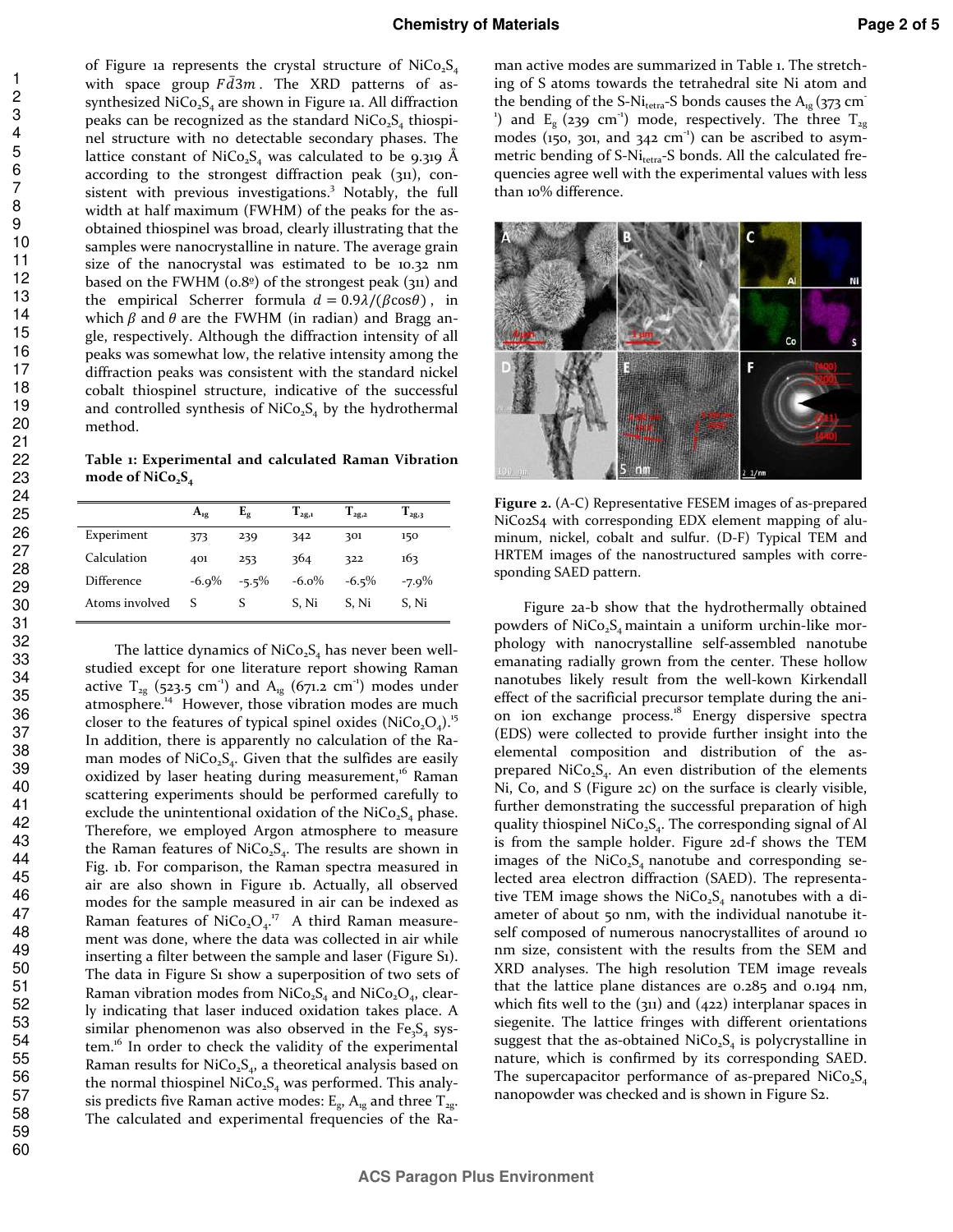It has been reported that thiospinel  $NiCo<sub>2</sub>S<sub>4</sub>$  has a much higher conductivity than its oxide counterpart (Ni- $Co_2O_4$ ) and that it is a semiconductor with a direct band gap of 1.2 eV based on UV-Vis measurements.<sup>6</sup> Yet, the reported UV-Vis spectra<sup>6, 19</sup> showed a nearly straight line, unlike the UV-Vis spectra of typical semiconductors,<sup>20</sup> implying that no absorption has actually occurred during the measurement. We observe a similar behavior in our material and find it hard to make any definite conclusion from UV-Vis measurements (Figure S<sub>3</sub>). Therefore, we have studied the transport behavior using pellets prepared by pressing  $NiCo<sub>2</sub>S<sub>4</sub>$  powder, as shown in Figure 3a. We were surprised to observe that  $NiCo<sub>2</sub>S<sub>4</sub>$  actually conducts like a typical metal with a positive temperature coefficient of resistance. Notably, the resistivity of  $NiCo<sub>2</sub>S<sub>4</sub>$ increased linearly in the temperature range of 40 to 300 K. The linear relationship between resistivity and temperature ( $\rho_{xx} \propto T$ ) confirms its metallic behavior and shows that electron-phonon scattering dominates in  $NiCo<sub>2</sub>S<sub>4</sub>$ . The room temperature resistivity of our  $NiCo<sub>2</sub>S<sub>4</sub>$  sample is approximately 10<sup>3</sup> µ $\Omega$  cm, indicating excellent conductivity. The Seebeck coefficient of pressed  $NiCo<sub>2</sub>S<sub>4</sub>$  pellets was measured as a function of temperature and the results are shown in Figure S4. An extremely low value of around 5  $\mu$ V K<sup>-1</sup> was obtained, which strongly supports the metallic nature of thiospinel NiCo<sub>2</sub>S<sub>4</sub>. Further, an illustration of the good conductivity, in comparison to other known semiconducting materials, is shown in Figure S5. It can be seen that the conductivity of as-prepared  $NiCo<sub>2</sub>S<sub>4</sub>$  is much higher than the typical semiconductors such as  $Co<sub>3</sub>O<sub>4</sub>$  and  $NiCo<sub>2</sub>O<sub>4</sub>$ .



Figure 3. (A) Resistivity of NiCo<sub>2</sub>S<sub>4</sub> as a function of temperature. (B)  $\Delta R$  versus  $T^{1/2}$  at low temperature and (C) Voltagecurrent (I-V) curves and (D) magnetoresistance against magnetic field for various temperatures. Note that the inset of (A) shows a photo of the pressed  $NiCo<sub>2</sub>S<sub>4</sub>$  pellet.

Attributed to the severe interfacial scattering among the nanoparticles, the residual resistivity at 2 K is rather large with  $\rho_{2K}/\rho_{300K} \approx 0.9$ , meaning that much higher conductivity can be expected in  $NiCo<sub>2</sub>S<sub>4</sub>$  single crystals or epitaxial thin films. Interestingly, the resistivity increases slightly for *T* < 20 K with decreasing temperature, which can be ascribed to the quantum three-dimensional weak

localization effect. According to this effect, a linear dependence of  $\Delta R$  on  $\sqrt{T}$  is expected and observed (Figure 3b). It is believed that the weak localization is caused by the electron scattering from defects and interfaces between the crystal grains.<sup>21</sup> In order to check the data accuracy, voltage-current (IV) curves were measured in a fourterminal setup at different temperatures, as shown in Figure 3c. Obviously, all the acquired IV curves are linear in the range of -10 mA to 10 mA indicating an Ohmic behavior. Figure 3d displays the magnetoresistance of  $NiCo<sub>5</sub>$ as a function of the magnetic field at low temperatures. A pronounced positive and quadratic behavior is observed, which is one of the characteristics of normal metals. The magnetoresistance measurement verified the metallic nature of  $NiCo<sub>2</sub>S<sub>4</sub>$ . A slight discrepancy of the magnetoresistance at  $H=\pm 7$  T originates from a weak interference of the Hall signal due to minor geometric misalignment. Breakdown of the weak localization at low temperature is usually expected under magnetic field, indicative of a small negative magnetoresistance (~-0.1%) at low fields. Yet, this phenomenon is not observed in our case, probably because we approach the sensitivity limit of the equipment.



**Figure 4.** (A) Magnetic field dependent Hall resistivity of  $NiCo<sub>2</sub>S<sub>4</sub>$  at different temperatures. The inset gives the Hall measurement configuration. (B) Calculated carrier density (red) and mobility (blue) as a function of temperature.

The Hall resistivity of the pressed  $NiCo<sub>2</sub>S<sub>4</sub>$  pellet is presented in Figure 4a, in which all the curves are corrected by removing the longitudinal resistance contribution. The measurement configuration is given in Figure 4a as an inset. The linear dependence of the Hall resistivity as a function of the magnetic field in the whole temperature range, with a negative slope, indicates that the electrical transport in  $NiCo<sub>2</sub>S<sub>4</sub>$  is dominated by electrons instead of holes. The carrier density can be obtained using the slope of the curves ( $R_{xy} = R_0 H$ , Hall coefficient $R_0 =$ cient  $R_0 = 1/ne$ ) in Figure 4a. Moreover, the electron mobility is calculated through  $\mu = R_0/\rho_{xx}$ . Figure 4b presents the carrier density and electron mobility as a function of temperature. The carrier density and mobility of the Ni- $Co<sub>2</sub>S<sub>4</sub>$  pellet remain nearly constant, with fluctuations on the same order of magnitude as the change in the parameters over the studied temperature range. The carrier density at 2 K is calculated to be  $3.18 \times 10^{22}$  cm<sup>-3</sup>, which is as high as that of silver  $(8.37 \times 10^{22} \text{ cm}^3)$ . The relatively low mobility is probably related to defect scattering in the nanocrystalline samples.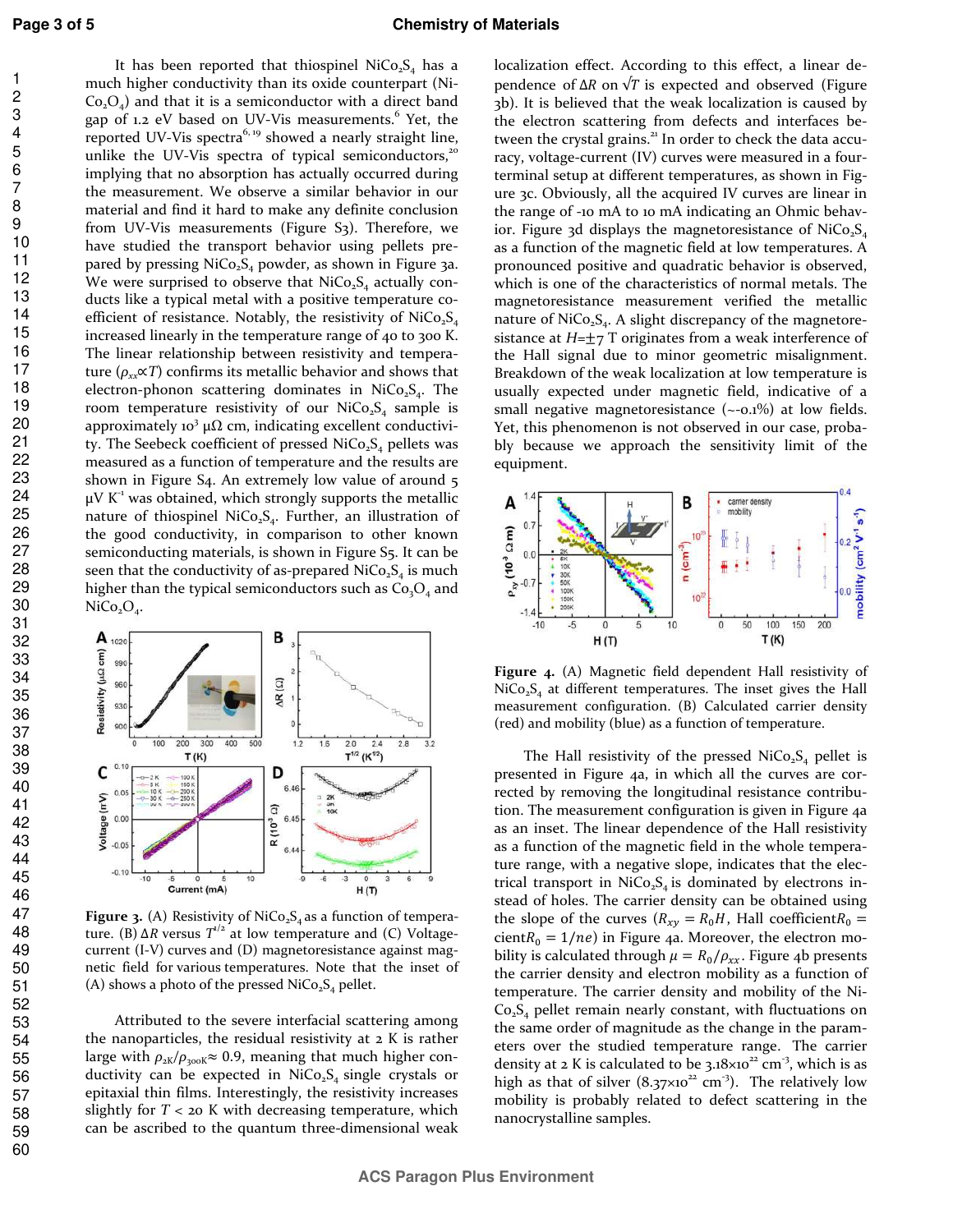Furthermore, first principles calculations were carried out to determine if theory can confirm the experimental results showing the metallic nature of this compound. According to neutron diffraction, the crystal structure of NiCo<sub>2</sub>S<sub>4</sub> is a normal spinel.<sup>8</sup> Starting from the experimental structural parameters, we arrive at a lattice constant of 9.274 Å after structure optimization, which is in good agreement with the measured value of 9.319 Å. Our calculations show non-spin polarization. According to the densities of states shown in Figure 5, there is strong hybridization between the S p states, and the Ni and Co d states near the Fermi level (0 eV). Electronic bands are crossing the Fermi level, which is reflected by a finite density of states. Hence,  $NiCo<sub>2</sub>S<sub>4</sub>$  is undoubtedly metallic, and the theoretical calculation is in accord with our experimental results.



**Figure 5.** Site projected density of states of  $NiCo<sub>2</sub>S<sub>4</sub>$ .

In summary, single phase powders and pellets of thiospinel Ni $Co<sub>2</sub>S<sub>4</sub>$  were successfully synthesized by the hydrothermal method. Several experimental and theoretical analyses reveal that  $NiCo<sub>2</sub>S<sub>4</sub>$  is in fact a metal rather than a semiconductor, in contrast to has been recently reported. This conclusion explains the excellent electrochemical performance reported for this compound in a wide spectrum of applications (supercapacitors, fuel cells, and solar cells). We believe that in addition to good electrochemical activity of the cations (Ni and Co), the metallic conductivity of  $NiCo<sub>2</sub>S<sub>4</sub>$  is a key factor in the excellent performance it has achieved in various applications.

#### **ASSOCIATED CONTENT**

**Supporting Information**. Experimental details, Raman measurement, supercapacitor perfotmance, Seebeck coefficient and the illustration of conductivity of  $NiCo<sub>2</sub>S<sub>4</sub>$  are included. This material is available free of charge via the Internet at http://pubs.acs.org."

#### **AUTHOR INFORMATION**

**Corresponding Author** 

#### \*E-mail: husam.alshareef@kaust.edu.sa

#### **Author Contributions**

‡Chuan Xia and ‡Peng Li contributed equally. All authors have given approval to the final version of the manuscript.

#### **ACKNOWLEDGMENT**

Research reported in this publication has been supported by King Abdullah University of Science and Technology (KAUST).

#### **REFERENCES**

(1) Zhu, Y. R.; Wu, Z. B.; Jing, M. J.; Yang, X. M.; Song, W. X.; Ji, X. B., Mesoporous NiCo2S4 nanoparticles as high-performance electrode materials for supercapacitors. *Journal of Power Sources* **2015,** 273, 584-590. (2) Shen, L. F.; Wang, J.; Xu, G. Y.; Li, H. S.; Dou, H.; Zhang, X. G., NiCo2S4 Nanosheets Grown on Nitrogen-Doped Carbon Foams as an Advanced Electrode for Supercapacitors. *Advanced Energy Materials* **2015,** 5, 1400977.

(3) Zhang, Z. Y.; Wang, X. G.; Cui, G. L.; Zhang, A. H.; Zhou, X. H.; Xu, H. X.; Gu, L., NiCo2S4 sub-micron spheres: an efficient non-precious metal bifunctional electrocatalyst. *Nanoscale* **2014,** 6, 3540-3544.

(4) Yang, J.; Bao, C. X.; Zhu, K.; Yu, T.; Li, F. M.; Liu, J. G.; Li, Z. S.; Zou, Z. G., High catalytic activity and stability of nickel sulfide and cobalt sulfide hierarchical nanospheres on the counter electrodes for dye-sensitized solar cells. *Chemical Communications* **2014,** 50, 4824-4826.

(5) Shi, Z. W.; Lu, H.; Liu, Q.; Cao, F. R.; Guo, J.; Deng, K. M.; Li, L. A., Efficient p-type dye-sensitized solar cells with all-nano-electrodes: NiCo2S4 mesoporous nanosheet counter electrodes directly converted from NiCo2O4 photocathodes. *Nanoscale Research Letters* **2014,** 9, 608.

(6) Chen, H. C.; Jiang, J. J.; Zhang, L.; Wan, H. Z.; Qi, T.; Xia, D. D., Highly conductive NiCo2S4 urchin-like nanostructures for high-rate pseudocapacitors. *Nanoscale* **2013,** 5, 8879-8883.

(7) Du, W. M.; Zhu, Z. Q.; Wang, Y. B.; Liu, J. N.; Yang, W. J.; Qian, X. F.; Pang, H., One-step synthesis of CoNi2S4 nanoparticles for supercapacitor electrodes. *Rsc Advances* **2014,** 4, 6998-7002.

(8) Knop, O.; Reid, K. I. G.; Sutarno; Nakagawa, Y., Chalkogenides of Transition Elements .6. X-Ray Neutron and Magnetic Investigation of Spinels Co3O4 NiCo2O4 Co3S4 and NiCo2S4. *Canadian Journal of Chemistry* **1968,** 46, 3463-3476.

(9) Bouchard, R. J.; Russo, P. A.; Wold, A., Preparation and Electrical Properties of Some Thiospinels. *Inorganic Chemistry* **1965,** 4, 685-688.

(10) Banerjee, A.; Upadhyay, K. K.; Bhatnagar, S.; Tathavadekar, M.; Bansode, U.; Agarkar, S.; Ogale, S. B., Nickel cobalt sulfide nanoneedle array as an effective alternative to Pt as a counter electrode in dye sensitized solar cells. *Rsc Advances* **2014,** 4, 8289-8294.

(11) Xiao, J. W.; Wan, L.; Yang, S. H.; Xiao, F.; Wang, S., Design Hierarchical Electrodes with Highly Conductive NiCo2S4 Nanotube Arrays Grown on Carbon Fiber Paper for High-Performance Pseudocapacitors. *Nano Letters* **2014,** 14, 831-838.

(12) Chen, W.; Xia, C.; Alshareef, H. N., One-Step Electrodeposited Nickel Cobalt Sulfide Nanosheet Arrays for High-Performance Asymmetric Supercapacitors. *Acs Nano* **2014,** 8, 9531-9541.

(13) Li, P.; Jiang, E.; Bai, H., Fabrication of ultrathin epitaxial γ-Fe2O3 films by reactive sputtering. *Journal of Physics D: Applied Physics* **2011,** 44, 075003.

(14) Yang, J.; Ma, M. Z.; Sun, C. C.; Zhang, Y. F.; Huang, W.; Dong, X. C., Hybrid NiCo2S4@MnO2 heterostructures for high-performance supercapacitor electrodes. *Journal of Materials Chemistry A* **2015,** 3, 1258- 1264.

(15) Li, W.; Xin, L.; Xu, X.; Liu, Q.; Zhang, M.; Ding, S.; Zhao, M.; Lou, X., Facile synthesis of three-dimensional structured carbon fiber-NiCo2O4- Ni (OH) 2 high-performance electrode for pseudocapacitors. *Scientific reports* **2015,** 5, 9277.

(16) Li, G. W.; Zhang, B. M.; Yu, F.; Novakova, A. A.; Krivenkov, M. S.; Kiseleva, T. Y.; Chang, L.; Rao, J. C.; Polyakov, A. O.; Blake, G. R.; de Groot, R. A.; Palstra, T. T. M., High-Purity Fe3S4 Greigite Microcrystals for Magnetic and Electrochemical Performance. *Chemistry of Materials*  **2014,** 26, 5821-5829.

(17) Windisch, C. F.; Exarhos, G. J.; Sharma, S. K., Influence of temperature and electronic disorder on the Raman spectra of nickel cobalt oxides. *Journal of Applied Physics* **2002,** 92, 5572-5574.